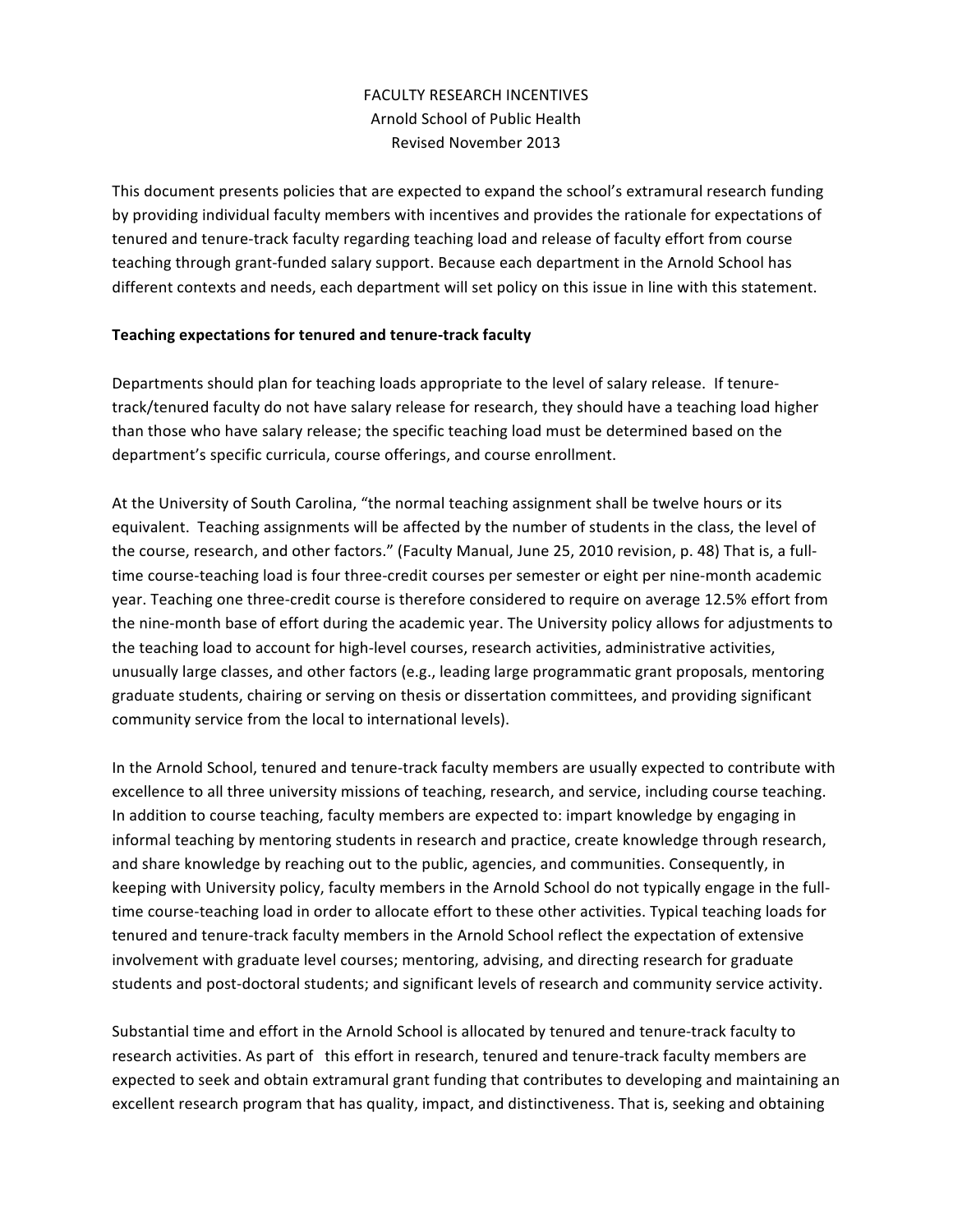extramural grant funding is a normal and expected part of the job. The Arnold School has intentionally kept the course-teaching effort relatively low to enable faculty members to have sufficient effort to develop and maintain an excellent research program, including obtaining funds to conduct research. Because of the lower default teaching load, a faculty member should have salary release of greater than 38% before requesting additional course release (i.e., normal teaching loads already assume research effort of at least 25% within the 9-month base).

Faculty members in the Arnold School with the typical distribution of effort described above who seek release from teaching a course must document that their research effort and support exceeds the time and effort already allocated for research via the reduced teaching load. This documentation would most often take the form of having a substantial portion of base salary covered from extramural grant funding (after accounting for summer salary). Release from teaching a course is subject to approval by the Department Chair, and any release must be consistent with relevant department policies and fulfillment of the teaching needs and mission of the department and school.

#### **Faculty incentives based on salary release**

- 1. Salary release for tenure-track/tenured faculty must be maximized after covering summer salary needs. Faculty are expected to follow approved budgets in grants in terms of providing reasonable salary coverage relative to the effort expended.
- 2. Research supplements must be covered by at least 150% salary release, i.e., if a supplement of \$8,000 is requested, the faculty member must document \$12,000 in salary release. A department can require a higher level of salary release than 150%. Salary supplements are a significant incentive to research productivity, but they also require resources. The supplement for any faculty researcher who cannot cover that cost adequately should be reduced or eliminated. Preferably, a research supplement is based on current year salary release, but it can be based on the prior year; however, the same salary release in one year cannot be used to justify salary supplement for two years. Approval for a research supplement is for one fiscal/academic year only. If the faculty member has productivity/salary release to justify a continuation of the supplement, a new request must be submitted to the dean's office.
- 3. A research supplement negotiated as part of a retention package is subject to the same requirement for return of salary release.
- 4. While a research supplement can be approved for up to 15% of the faculty member's annualized salary, in practice we typically award 10% of the base salary.
- 5. In general, faculty researchers are only entitled to partial return of salary release for any approved expenditures (e.g., GA, travel, books and equipment). Each department can identify what level of return, if any, is appropriate in that unit. This return is for salary release funds beyond salary release committed to teaching buyout, summer salary (100%) or to a research supplement (150%).